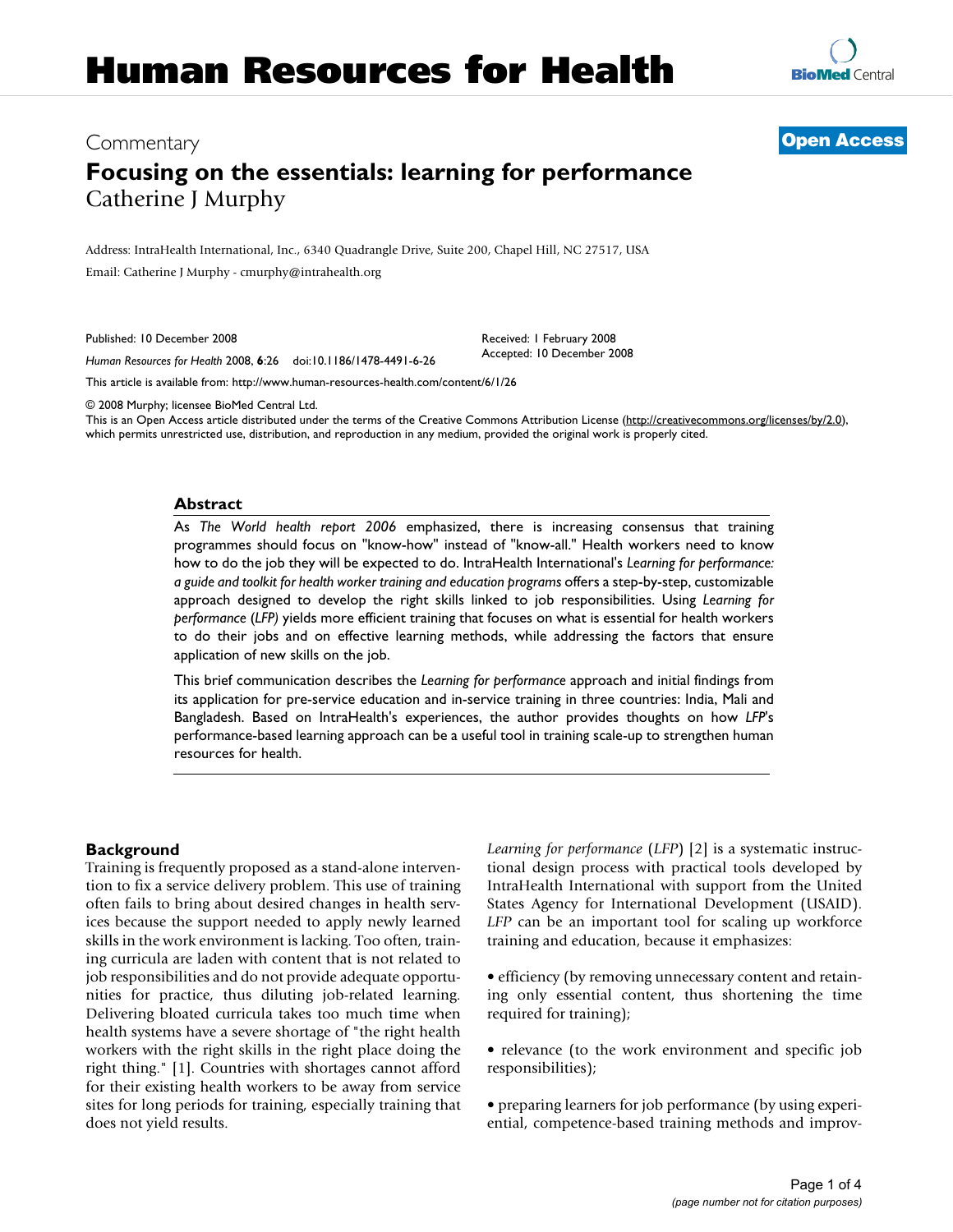ing pre- and post-training support so that training does not occur in isolation).

The 12 steps of *Learning for performance* are clustered under the five phases of instructional design (Fig. 1).

### **Discussion**

IntraHealth has applied the *Learning for performance* approach in a variety of countries and situations – public sector, private sector, pre-service education, in-service training – and with a range of health worker levels from physicians and nurses/midwives to community-based health workers.

In India, IntraHealth used *Learning for performance* to assist the Ministry of Health in Uttar Pradesh to revise the chapter on postpartum care of the pre-service curriculum for a new health cadre: private community midwives (CMWs). During the revision process, 13 pages of content not related to CMWs' job responsibilities were removed, all content was updated and content was added to strengthen clinical exercises and cover a critical postpartum care responsibility overlooked in the original chapter. A post-test control group study (Murphy C, Hassett P, Ansingkar A, Srikar P, Singh V: A study to assess the effectiveness of using *Learning for performance* to revise one chapter of the India community midwives' pre-service training curriculum. Chapel Hill, NC: IntraHealth PRIME II Project; 2004, unpublished) evaluated the effectiveness and usability of the *LFP*-revised chapter and found significant improvement. The *LFP*-revised chapter was implemented for 102 CMW trainees in two intervention districts, while the original chapter on postpartum care was implemented for 113 CMW trainees in two control districts. At the intervention sites, 74.3% of students were able to perform overall to standard on clinical skills, compared with only 16.7% of students at the control sites. On the end-of-chapter knowledge test, average scores in the intervention sites ranged from about the same to significantly better than scores from the control sites.

This study concluded that using *Learning for performance* to focus a curriculum on essential content and appropriate performance-based learning methods can yield improved knowledge and skills performance. It cautioned that other factors besides the curriculum design contribute to learn-



### Figure 1

The instructional design process and *Learning for performance* steps.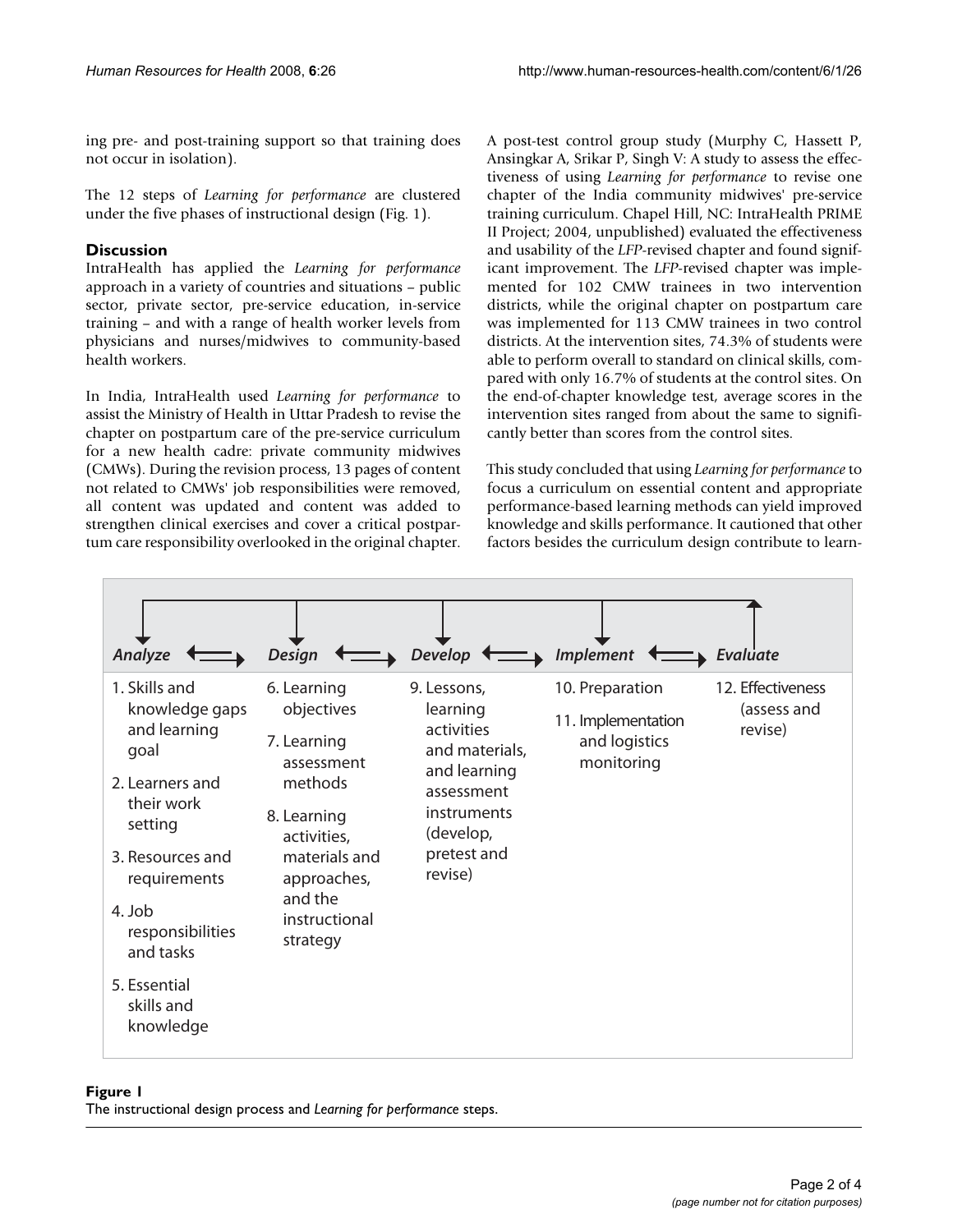ing and performance and should also be addressed. These factors include trainer skills and motivation, facilities and equipment, and institutional support.

In Mali's resource-poor northern zone, IntraHealth used *Learning for performance* to assist the Ecole des Infirmiers de Gao (EIG) develop the family planning/reproductive health (FP/RH) and child health (CH) modules for the nursing and midwifery school curriculum. The school's faculty, clinical trainers and directors learned how to use the *LFP* approach. They visited health facilities that employ the school's graduates to observe and discuss critical FP/RH and CH services needed by the community and the related job tasks and facility improvements to provide these services. They then revised the learning objectives, content and evaluation methods to address these job tasks, ensuring that graduates could provide services that the communities needed. Faculty introduced interactive, performance-based learning methods into their teaching and began work on five additional modules using the *LFP* process.

The FP/RH module is being introduced into the curriculum in 2008, and its implementation will be monitored and evaluated. Student performance on national exams will be compared with previous years' student performance. In the meantime, the school directors have already noted several positive outcomes [3]. EIG's Director of Studies stated that "before using *Learning for performance*, each faculty member determined his own content to cover, which led to wide variations of a module from one year to the next and from one faculty member to another. The performance-based approach will enable the school to standardize the curriculum with an emphasis on meeting the competency needs of the students." He added that "performance-based learning significantly reduces the gap between continued education and the base curriculum. For example, family planning is now taught at the school in all its components whereas before, students learned once they were in the field."

In Bangladesh, IntraHealth used *LFP* to assist USAID's NGO Service Delivery Project to adapt the group-based national family planning in-service training curriculum to an on-the-job training (OJT) approach (Murphy C, Meena U: NSDP's decentralized training strategy. Dhaka: NGO Service Delivery Program; 2007, unpublished). Bangladesh's network of nongovernmental organizations (NGOs) that provide health services according to the government's essential services package decided to pilot an OJT approach to updating their new employees' FP skills to avoid the costs and service interruption of sending staff to a residential training programme in the capital city.

The NGOs developed OJT courses in counseling skills and infection prevention. During the pilot test of the courses, trainees learned essential job-related content and participated in simulated and actual client practice as often as needed to develop their counseling and clinical skills. They were not limited by the set schedule and lack of access to clients that hampers traditional group-based training.

In a post-test assessment of knowledge and competency, all trainees  $(n = 18)$  passed the knowledge tests and achieved competence in the skills assessment. The NGO directors appreciated that OJT trainees could proceed at their own rate, studying and practising during slow clinic hours, and not interrupting services. After the pilot test, the NGOs used *LFP* to develop a third OJT course, on intrauterine device (IUD) services, and all three courses are being scaled up through a decentralized training approach.

## **Conclusion**

Because of its flexible approach applicable to pre-service education or continuing education and in-service training, and its focus on essential content, skills and knowledge while delivering specific job-related outcomes, *Learning for performance* can be a useful approach in strategies to develop the health workforce, through:

- scaling up or accelerating training in order to quickly increase sheer numbers of competent health providers;
- adding or shifting job tasks among health providers;
- efficiently developing new health cadres;
- upgrading health worker skills so that they can advance to positions in higher priority cadres;

• ensuring that students graduating from pre-service education programmes are ready to start providing essential health services without needing additional in-service training.

Using *LFP* yields training that concentrates on what is essential for health workers to do their jobs and on effective learning methods while addressing the factors in the learning and work environment that ensure application of new skills on the job. These qualities make *LFP* a practical and results-driven tool for scaling up training to strengthen human resources for health.

### **Competing interests**

The author declares that she has no competing interests.